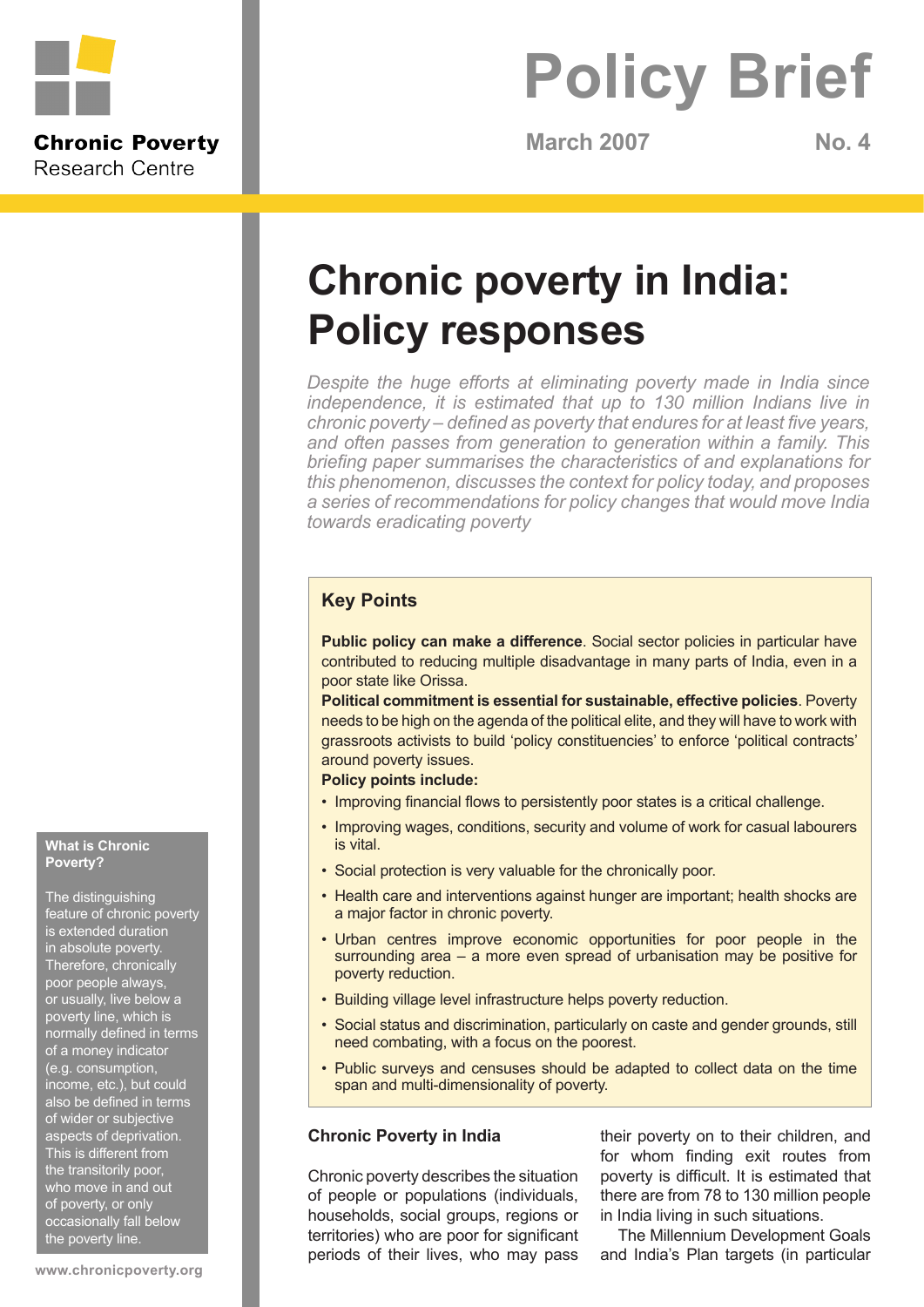

those relating to poverty ratios, education and gender) cannot be met without addressing chronic poverty. Chronic poverty analysis matters for policy-makers because policies designed to assist the transitorily poor may not be effective for those trapped in chronic poverty. Also, the chronically poor are a heterogeneous group, and policies targeted at them will thus also need to be varied.

The Chronic Poverty Research Centre (CPRC) develops an understanding of the social, economic and political factors responsible for chronic poverty and its reduction, through a typology of *drivers, maintainers* and *interrupters*.

# **Who are the chronically poor?**

There are many processes driving and maintaining chronic poverty. However, some broad characteristics, which *most* will share *some* of, can be identified.

*Casual labour:* a great many of the chronically poor are not excluded from the economy, but included on adverse terms. Insecure employment, low wages and poor working conditions trap people in poverty. Casual labour is on the increase in India: 41% of all households reported casual labour as their main income source in 1999-2000, and there are around 132 million rural casual labourers. Casual labour is strongly associated with household poverty: many casual labourers never emerge sustainably from poverty.

*Persistently poor states*: Uttar Pradesh, Bihar (and Jharkand), Madhya Pradesh (and Chattisgarh), Orissa, Rajasthan and Assam are states having persistent and severe poverty and the majority of India's most deprived districts. The first three, in particular, have a substantially higher share of India's poor in relation to their share of the population overall. Adverse land relations inherited from feudalism and the zamindari system, political instability and upper caste domination of political power,<sup>1</sup> poor green revolution performance and weak infrastructure have all combined to reproduce this pattern.

*Remote Rural Areas*: Nevertheless, chronic poverty exists in every state in India, with "pockets" in even relatively wealthy or low-poverty-rate states such as Maharashtra, Andhra Pradesh or Tamil Nadu. Rural areas poorly connected to urban centres are associated with particular problems. Remote forested areas often form such pockets of chronic poverty. Despite rich natural resource bases, a combination of physical isolation and entitlements failures – of access to these resources, to information, to wider markets and public services and to anti-poverty programmes - maintain many tribal people in chronic poverty. Environmental degradation or climate change may emerge as additional factors maintaining those poor households most dependent on natural resources in chronic poverty.

Many dryland areas are sites of livelihood insecurity. Both commercialisation of agriculture and out-migration have helped households cope, and indeed contributed to growth and poverty reduction. But there is a danger that pressure on water tables and recipient-area economies could block these mechanisms and increase chronic poverty.

*Social status* can be a maintainer of chronic poverty and/or a driver. Despite progress in some areas, members of Scheduled Tribes (ST) and Scheduled Castes (SC) remain disproportionately poor. Evidence also suggests that ST face particular challenges (linked to remote rural area problems) in escaping poverty.

But social status factors affect others too, in particular, women. Evidently not all women are poor, but discrimination expressed in many areas of life, from labour markets to intra-household decision-making, makes many women especially vulnerable to poverty and makes it harder for poor women to escape from poverty. Other social categories that are often linked to poverty and discrimination include "life-cycle" categories – old age or childhood, and certain forms of illhealth, such as physical disability, HIV/AIDS, leprosy or mental illness.

*Household composition:* Household size by itself does not appear to be statistically associated with greater likelihood of chronic poverty. But chronically poor people do tend to live in households with a greater number of dependents (e.g. children), or lesser access to the labour market (e.g. with more women).

*Multi-dimensional deprivation:* chronic poverty is related to nutrition and food insecurity, ill-health (including environmental health) and lack of social well-being as well as income. There is a higher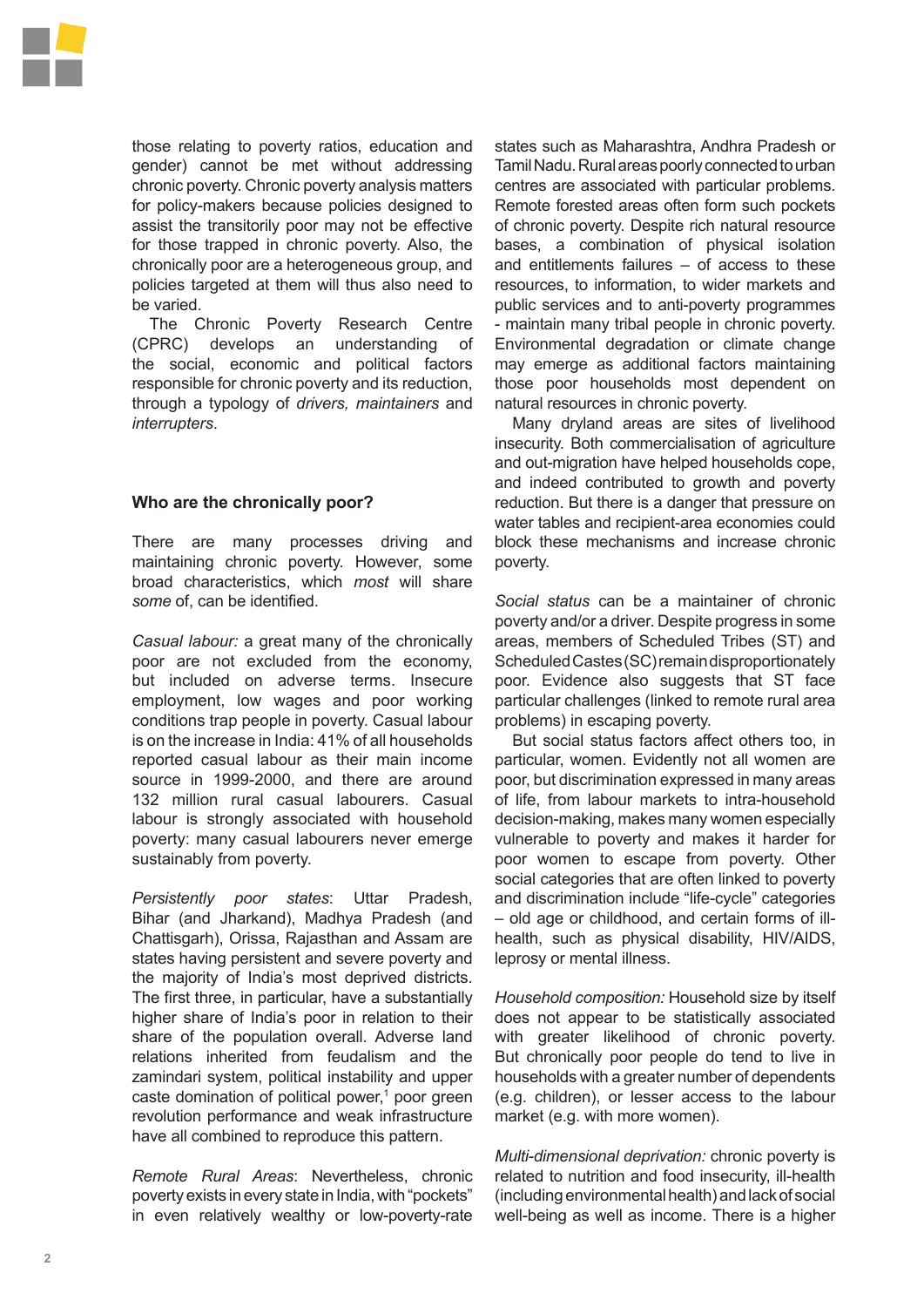incidence of chronic illnesses among the poor, who are particularly vulnerable to health "shocks". The various dimensions of poverty can become mutually reinforcing over time, e.g. ill-health often undermines income earning capacity, leading to undernutrition, inability to afford access to healthcare, and further health deterioration.

# **How do chronically poor people exit poverty?**

Just as there are many drivers of chronic poverty, so other processes can interrupt chronic poverty. People have found a variety of routes to avail themselves of economic opportunities and exit poverty. Analysis of panel data on rural households highlights a few key themes:

*Owning land:* those poor households who have managed to retain some land are more likely to exit poverty (in urban areas, other assets - perhaps housing security or education - may be more important);

*Migration* is more often of member(s) of a household rather than the whole household, to urban areas for better employment opportunities, especially where prior information and contacts can reduce costs and increase benefits;

*Greater village level infrastructure and district urbanisation*, is associated with a higher rate of household exits from poverty, through greater connection to economic opportunity (especially labour markets).

# **Policy context**

## **Policy approaches**

There has been a vast array of Government of India anti-poverty policies since independence. Policymaking has been informed by three main views of the causes of, and best approaches to combating poverty. Structuralist theories have suggested efforts to redistribute productive resources and break down social barriers; another approach views this as problematic, and focuses on extending growth into marginalised areas and population sectors. A third highlights the multi-dimensional deprivations of poverty and calls for social security measures, both to address these deprivations themselves and support poor people's participation in growth.

The major anti-poverty programmes represent a mix of all these approaches. They can be grouped into six categories:

- Land distribution and land reforms; 1.
- Area-based approaches for community and rural 2. development, focusing on marginal and small farmers, and areas with particular problems e.g. those that are drought-prone;
- 3. Individual-based targeted approaches, providing access to productive capital and skills among the poor, including vulnerable groups like women, SC, ST and the landless;
- 4. Social security or safety-net programmes, comprising the National Social Assistance Programme (which includes the National Old Age Pension Scheme (NOAPS)), employment and self-employment programmes and relief works, distribution of commodities of basic needs like food (Public Distribution System (PDS) and others), clothing, housing for the poor and the vulnerable groups;
- 5. Special schemes for education among sociallymarginalised groups such as Scheduled Castes and Tribes, subsidised primary education especially for girls, and special nutrition and health care programmes for women and children;
- 6. Reservation policies, in employment, education and political representation, for particular groups.

## **Policies in action**

India's anti-poverty programmes in total amount to some 6-7 per cent of total Government of India budgetary expenditure, or 1 per cent of GDP (IBRD, 2000). Poverty rates have declined and there have been notable successes  $-$  e.g. the building of a social contract around famine prevention. Despite this, there remains a chasm between official policies on the one hand, and the experience of the poor on the other. In terms of technical policy design, while all the policy approaches outlined earlier contain useful insights, a disaggregated and dynamic analysis is generally lacking from all of them: weakening their effectiveness at engaging with the specific processes that drive people into poverty, or enable them to escape, in particular contexts.

Policy on poverty has tended to become part of a political economy that proliferates 'doles', which often exist more to allow political power bases to be consolidated than to help the poor. Thus, while there has been poverty reduction, anti-poverty budget increases have not made the contribution that was hoped for; and the targeting of anti-poverty programmes is poorly handled, producing both errors of inclusion and exclusion.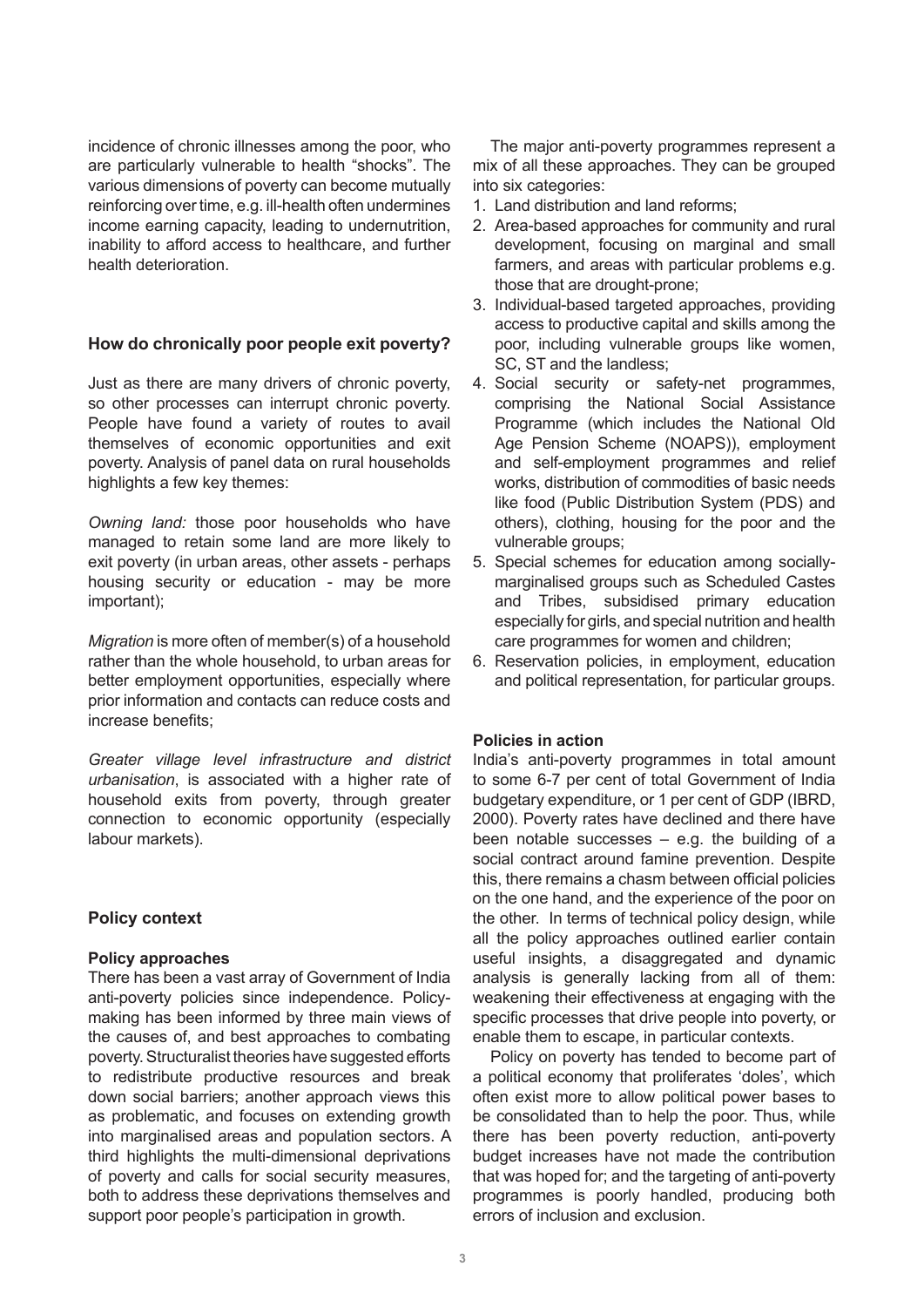

State level implementation of programmes and the performance of Panchayati Raj institutions, has also been variable. In some cases, alliances that include some chronically poor groups have had success, in others lack of financial resources or patronage politics have weakened and distorted implementation. Structural maintainers of chronic poverty, especially unequal distribution of land and social hierarchies, remain powerful. State and sub-state political economy also often leads to poor performance of rural development schemes which are notoriously prone to "leakage" into a bureaucrat-contractor-village leader nexus, restricting their potential to boost agricultural growth.

However, some progress on these problems can be observed. Electoral competition has driven government to focus on poverty more recently. And movements at the grassroots, such as the Mazdoor Kisan Shakti Sanghathan (MKSS) in Rajasthan and other "right to information" campaigns, have played a part in extending and deepening democratic politics beyond urban and literate classes. In some areas they have exposed the corruption and inefficiency of poorly-performing schemes, even to the point of seeing corrupt officials pay back embezzled funds. At state and national level, anti-poverty programmes have been subject to redesign and change in recent years. For example, even in Orissa, which remains one of the poorest states in monetary terms, notable improvements in human development indicators such as child malnutrition, infant mortality and literacy have been achieved. Several schemes have undergone reforms, rationalisation and better targeting with a greater role for local government in implementation and for beneficiary selection and monitoring, a stress on transparency, making information available at the village level, and on social audits. This points to the tremendous positive potential of better central-local cooperation and the mobilisation of poorer people.

However, while these reforms are very welcome, there is still a long way to go. Structural factors constrain government's ability to bring about any rapid change, despite repeated attempts to implement land reform, anti-discrimination policies, etc. In some areas, enduring conflicts have erupted over land issues along caste-class lines. Tenancy reform has helped poverty reduction in West Bengal, and tensions (generally) remain lower than in neighbouring Bihar, where the poorest have rarely benefitted. Across the country, poor people seeking to claim their rights and improve their situation – a key factor for poverty reduction – face great dangers. Violent reactions to political awakening and activity among sections of the poor, in particular scheduled castes and women, continue to cause many tragedies.

Meanwhile, at the level of national policy debate, growth, while important, has perhaps sometimes been over-emphasised at the expense of specific policies for poverty reduction. Yet this is not inevitable. There are a number of promising policies and policy areas that government should consider, to stop the operation of the processes that drive people into poverty and maintain them there by blocking exit routes, and increase opportunities to exit.

## **Policy Recommendations**

#### **Persistently poor states and areas**

The problem of persistently poor states is multidimensional and not susceptible to quick fixes. However:

*improved flows of public sector and aid finance •* could play an important role, and galvanise private sector investment in them. Creating the institutional and political conditions for this is a major, but critical, challenge for the coming decade.

As discussed above, pockets of chronic poverty in wealthier areas have their own particular problems. Policy recommendations given below, to assist dry land agricultural livelihoods, and STs – who often constitute a significant number of the chronically poor in forest "pockets" of chronic poverty – should help to address this problem.

## **Social protection**

Social protection is critical in enabling the chronically poor to cope with risk (and so increase their chances of exiting poverty), and in preventing the transitorily poor from being driven into chronic poverty. This is particularly so in India, where the very low asset base of many poor people (especially the landless) means that "shocks" such as ill-health have long-term devastating impacts on households.

*National Rural Employment Guarantee Act •(NREGA)*. The NREGA guarantees 100 days of wage employment per financial year to those adult members of rural households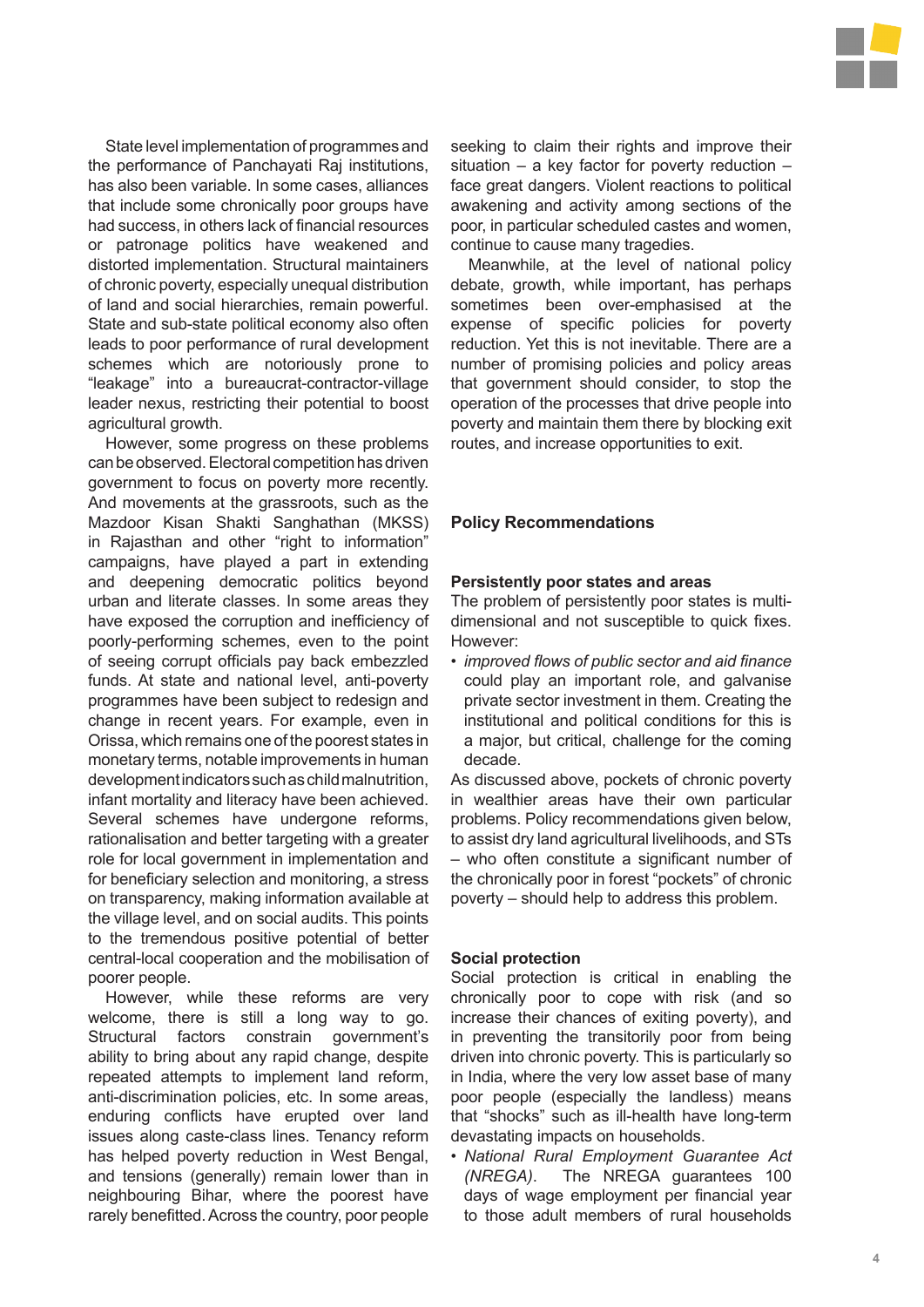

who demand employment and are willing to do manual work in 200 districts. It will be extended to the entire country in 5 years. Work is to be provided within 15 days of demanding it. The choice of works suggested address causes of chronic poverty like drought, deforestation and soil erosion. If effectively implemented, the employment generated could reduce severe poverty. Extension of the scheme to mandatory work on demand for individuals rather than households could enable escape from poverty for those willing and able to undertake manual work.

- *Develop a "policy constituency" for social protection • for the poorest.* As noted above, political support and long-term commitment is key to asset transfer schemes reaching their intended beneficiaries. But the kind of "political contract" that has been built around famine response does not yet exist for "ordinary" hunger.
- Building a policy constituency that will develop and enforce such a contract requires action from media, civil society and grassroots organisations.
- Government has an important role to play too. Recent shifts towards a more "empowerment" approach, looking at building social and political capital through self-help groups, and the Antyodaya principle of starting with the poorest and most vulnerable, hold promise.
- *Strengthen and extend the NOAPS.* Research from *•* around the world suggests pensions not only alleviate the poverty experienced by the elderly but can also reduce the burden on household expenditure and reduce vulnerability. The postal service can be used as a delivery mechanism, but while an estimated one third of India's elderly are eligible for the pension, funding caps limit its coverage in practice2 – as recognised when the Annapurna scheme was introduced – and lack of regularity in payment reduces its effectiveness. Recent budget commitments to increase the centrally-sponsored rate and strengthen delivery are very welcome. Expansion of the scheme to cover greater numbers of elderly people would be another useful step.

## **Social groups**

Legislation and policies are in place to protect and support women and members of SC and STs, but implementation is, at best, uneven. Policy should aim to:

- *increase the focus on the poorest* members of these *•* groups – building on the Antyodaya principle;
- *increase access to justice* for discriminated-*•* against groups, including promoting meaningful implementation of the Prevention of Atrocities Act;
- *re-examine policies to assist STs* in particular, as *•*

data suggests they find it particularly difficult to exit poverty;

*poor women continue to face particular barriers • to escaping poverty* and interventions are needed especially in the fields of literacy, health and access to work.

As a general policy direction, work to lessen myths and stigma surrounding certain health conditions (e.g. HIV/AIDS, leprosy, mental illness), and to support sufferers not just in access to healthcare, but in economic and social activities too, could be useful.

#### **Economic Policy**

- *Infrastructural development and village-level assets •* remain key to boosting the opportunities and productivity of casual labour, higher real wages and livelihood diversification. Reducing corruption in implementation will require more informed popular participation and accountability. As with social protection, government should consider how it could work with grassroots groups to develop effective 'policy constituencies' to support infrastructure programmes for poverty alleviation.
- *Support sustainable wage rises and employment • security.* Those dependent on casual labour are the largest single group of the chronically poor. A policy to support wages and employee rights of casual labourers is key to reducing chronic poverty in both urban and rural areas.
- *Help people manage migration.* Exits from poverty *•* are sometimes associated with the migration of household members to work in urban areas, but for many of the sometimes poor, the high costs and lack of well-placed contacts in towns make this more of a crisis response. Helping people engage in managed migration, through providing better information about jobs and accommodation, would increase the potential for this as a route out of poverty.
- *Make dry land agriculture stable and viable.* Dry *•* land livelihoods are vulnerable to shocks such as drought, preventing households from exiting chronic poverty and pushing them into unsustainable coping strategies.
- *Asset transfers, including land reforms*, have promise *•* from the point of view of the chronically poor. Earlier experience has shown that land redistribution needs to be accompanied by access to affordable finance. This helps chronically poor households develop their new land, and cope with livelihood shocks without having to sell it to raise funds.
- *Support access to health care and food for the •chronically poor.* Existing schemes have had a mixed record. Affordable health and nutrition are crucial both in preventing descent into poverty,